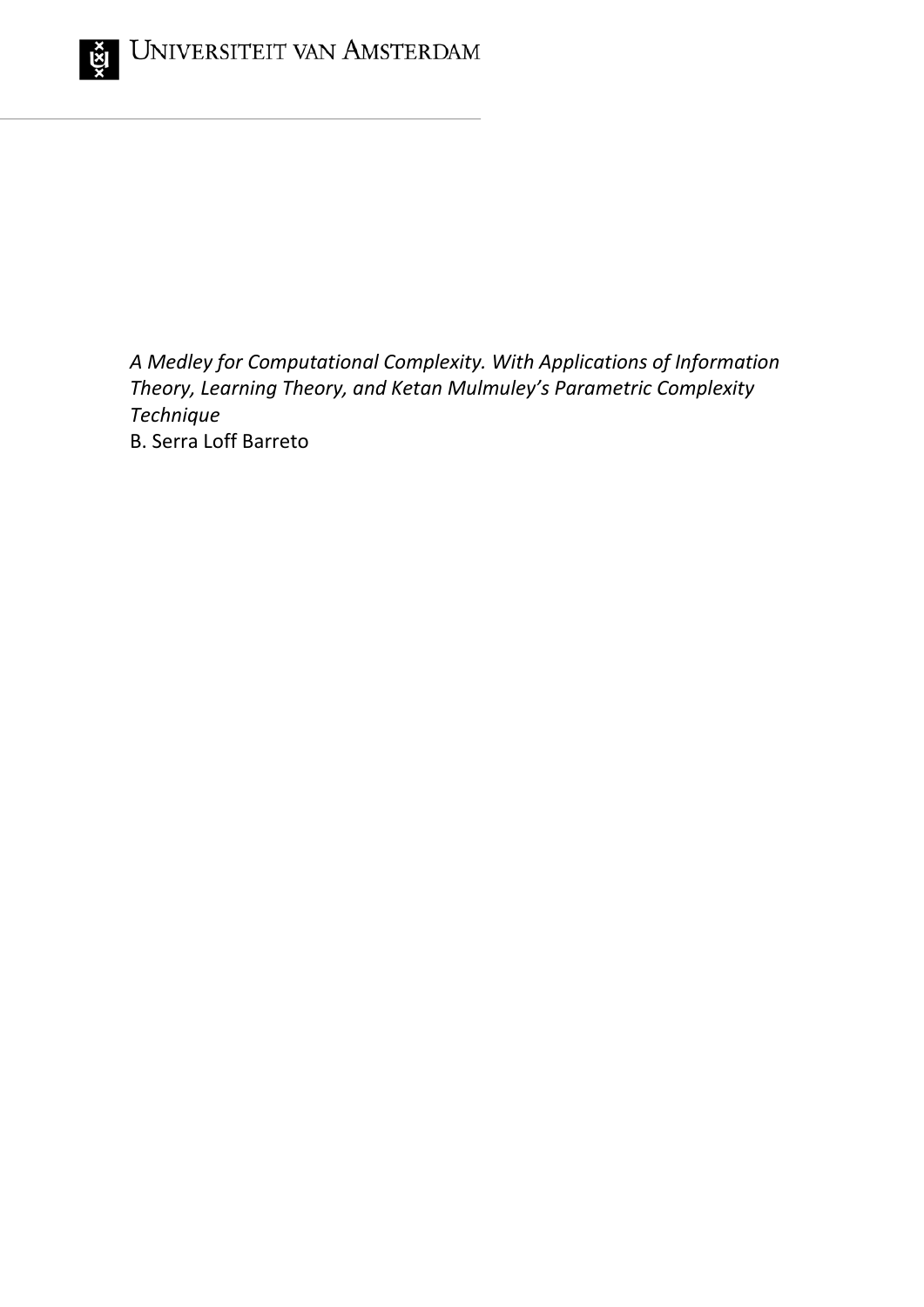# A Medley for Computational Complexity

With applications of Information Theory, Learning Theory, and Ketan Mulmuley's Parametric Complexity Technique



# Bruno Loff

| Abstract                            | 3  |
|-------------------------------------|----|
| Samenvatting                        | 5  |
| Introduction for a general audience | 7  |
| <b>Bibliography</b>                 | 11 |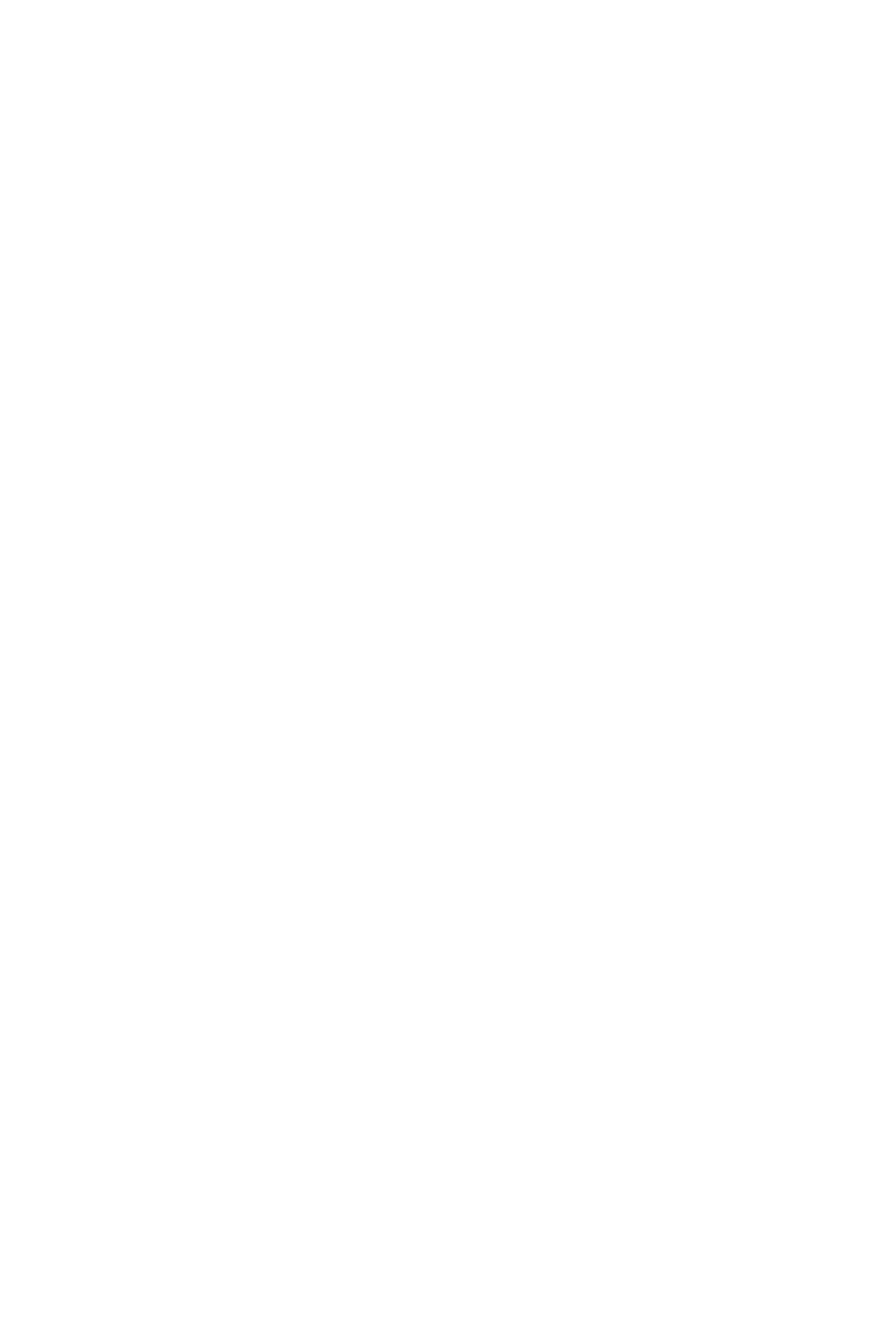#### Abstract

This thesis contains four parts. Each part studies a topic within computational complexity by applying techniques from other fields in theoretical computer science.

In **Chapter 1** we will use Kolmogorov complexity to study probabilistic polynomial-time algorithms. Let R denote the set of Kolmogorov-random strings, which are those strings x whose Kolmogorov complexity  $K(x)$  is at least as large as their length  $|x|$ . There are two main results. First, we show that any bounded-error probabilistic polynomial-time algorithm can be simulated by a deterministic polynomial-time algorithm that is allowed to make non-adaptive queries to  $R$ . Second, we show that for a time-bounded analogue of R (defined using time-bounded Kolmogorov complexity), it holds that any polynomial-time algorithm that makes non-adaptive queries to  $R$  can be simulated both in polynomial space and by circuits of polynomial size.

This indicates that we are near to an alternative characterization of probabilistic polynomial-time as being exactly deterministic polynomial-time with non-adaptive queries to  $R$ . Such characterizations ultimately aim at using techniques from Kolmogorov complexity and computability to study the relationship between different complexity classes. As can be expected, the proofs in this chapter make essential use of such techniques.

In Chapter 2 we make an effort at extending Mahaney's theorem [7] to more general reductions, or — seen another way — strengthening the Karp-Lipton theorem [5] to a stronger collapse of the polynomial-time hierarchy. Mahaney's theorem states that if SAT is m-reducible to a sparse set, then  $P =$ NP, and the Karp-Lipton theorem (more precisely, the strengthened version of Cai [2]) says that if SAT is Turing-reducible to a sparse set, then  $PH \subseteq ZPP^{NP}$ .

We prove that if a class of functions  $\mathcal C$  has a polynomial-time learning algorithm in Angluin's bounded error learning model, then if  $SAT$  is m-reducible to  $\mathcal{C}$ , it follows that  $PH \subseteq P^{NP}$ .

Then from the existence of such an algorithm for linear-threshold functions, we conclude that if SAT is  $m$ -reducible to a linear-threshold function, then  $PH \subseteq P^{NP}$ . It will be seen that both disjunctive and majority truth-table (non-adaptive) reductions to sparse sets are a special case of  $m$ -reductions to linear-threshold functions, and hence our results hold also for these kinds of reductions.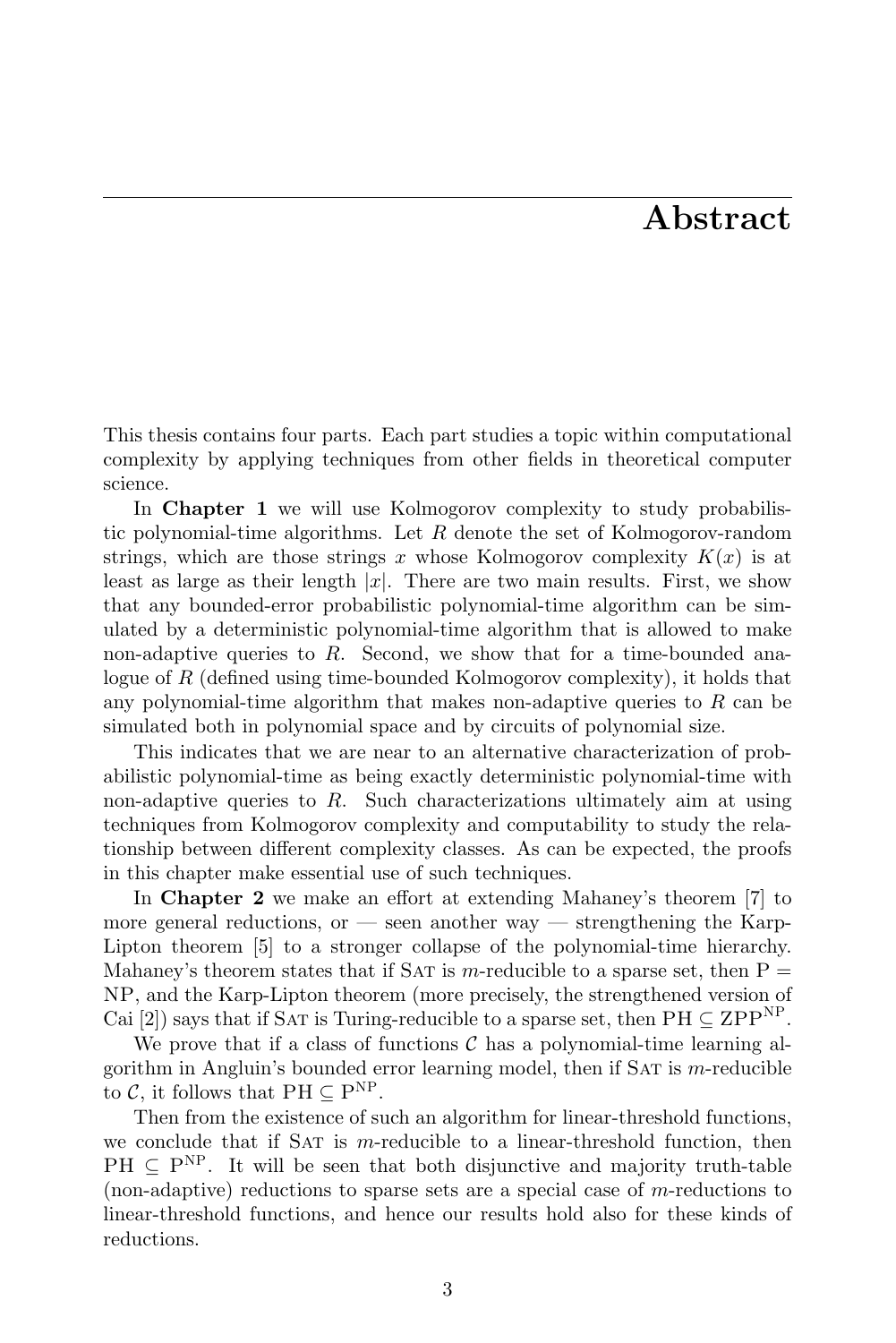We also prove a somewhat stronger result of independent interest. For such a class of functions  $\mathcal{C}$ , it holds that if SAT m-reduces to  $\mathcal{C}$ , then we can answer any number of SAT-queries of length n by asking only n (larger) queries to SAT.

There are two main results in Chapter 3. First, we prove a more refined NP-hardness result for knapsack and related problems. We will construct a reduction from the satisfiability of fan-in-2 circuits of size  $S$  with  $k$  input bits to an instance of the subset-sum problem having bit-length  $O(S + k)$ . A corollary of this is a simple proof that there is no approximation algorithm for the knapsack problem which gives a better-than-inverse-polynomial approximation ratio, unless the exponential-time hypothesis of Impagliazzo and Paturi [3] fails to hold.

Secondly, we will use the technique we just developed, together with Ketan Mulmuley's parametric complexity technique, in order to prove an unconditional lower bound in Mulmuley's parallel semi-algebraic PRAM model [8]. We will show that, in that model, there is no algorithm for solving the knapsack problem in time  $o(x^{1/4})$  using  $2^{o(n^{1/4})}$  processors, even when the bit-length of the weights is restricted to  $n$ . The significance of this result follows from the fact that pretty much every known parallel algorithm can be implemented in this model.

In Chapter 4, we turn to communication complexity and information complexity [1]. We prove several theorems: (1) we show a "Reverse Newman's Theorem", stating that a private-coin  $q$ -round protocol that reveals I bits of information can be simulated by a public-coin  $q$ -round protocol that reveals  $I + \tilde{O}(q)$  bits of information; (2) we show that public-coin protocols that reveal I bits of information can be simulated by protocols that communicate only  $\tilde{O}(I)$  bits (but possibly use many more rounds); (3) we prove a constant-round two-way variant of the Slepian–Wolf theorem, and use it to show that  $q$ -round public-coin protocols that reveal I bits of information can be simulated by protocols that communicate only  $O(I) + O(q)$  bits on average, and make use of  $O(q)$  rounds, also on average; and (4) as a consequence of (1) and (3) we show a direct-sum theorem for bounded-round protocols, which states that, for any function f which needs  $C$  bits of (average) communication to be computed by randomized protocols in  $O(q)$ -average-rounds, computing k copies of the function using a q-round protocol requires  $\Omega(kC) - \tilde{O}(q)$  bits of communication.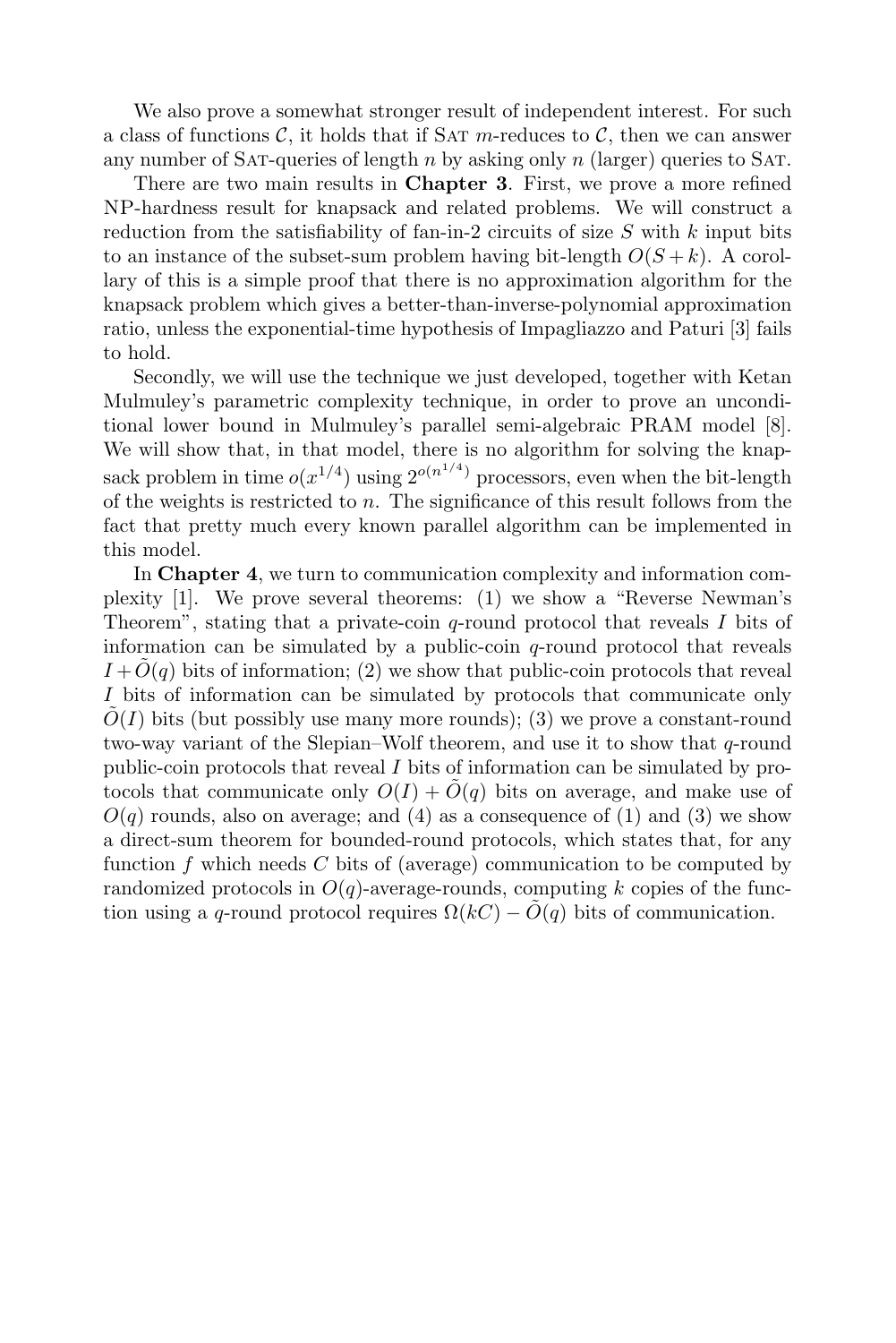#### Samenvatting

Dit proefschrift is opgebouwd uit vier delen. In elk deel wordt een onderwerp binnen de computationele complexiteitstheorie bestudeerd door het toepassen van technieken uit andere gebieden van de theoretische informatica.

In Hoofdstuk 1 zullen wij Kolmogorov-complexiteit gebruiken om probabilistische polynomiale-tijd algoritmen te bestuderen. Neem R als de verzameling van Kolmogorov-willekeurige binaire sequenties, dat zijn die sequenties x waarvan de Kolmogorov complexiteit  $K(x)$  minstens zo groot is als hun lengte  $|x|$ . De twee belangrijkste resultaten in dit hoofdstuk zijn de volgende. In de eerste plaats laten we zien dat elk probabilistisch polynomiale-tijd algoritme met begrensde foutkans gesimuleerd kan worden door een deterministisch polynomiale-tijd algoritme dat niet-adaptieve vragen aan R kan stellen. Ten tweede laten we zien dat wanneer we een tijdsbegrensde variant van R gebruiken (gedefinieerd met behulp van tijdsbegrensde Kolmogorov-complexiteit), elk polynomiale-tijd algoritme dat niet-adaptieve vragen stelt aan R gesimuleerd kan worden door zowel Turing machines met polynomiale ruimte als door circuits van polynomiale grootte.

Deze resultaten geven aan dat we in de buurt komen van een alternatieve beschrijving van probabilistische polynomiale tijd, namelijk precies als deterministische polynomiale-tijd berekeningen met niet-adaptieve vragen naar R. Zulke beschrijvingen mikken uiteindelijk op het gebruik van technieken uit de Kolmogorov-complexiteit en berenbaarheidstheorie om de onderlinge verhoudingen van verschillende complexiteitsklassen te bestuderen. Zoals te verwachten maken de bewijzen in dit hoofdstuk sterk gebruik van zulke technieken.

In Hoofdstuk 2 doen we een aanzet om Mahaney's stelling [7] uit te breiden naar algemenere reducties, of — anders bekeken — de ineenstorting van de polynomiale-tijd hierarchie in de Karp-Lipton stelling [5] te versterken. Mahaney's stelling zegt dat als SAT m-reduceerbaar is naar een ijle verzameling, dan volgt  $P = NP$ , en de Karp-Lipton stelling (of preciezer, de sterkere variant van Cai [2]) vertelt ons dat gegeven dat Sat Turing-reduceerbaar is naar een ijle verzameling, er dan geldt dat  $PH \subseteq ZPP^{NP}$ .

We bewijzen dat wanneer een functie-klasse  $\mathcal C$  een polynomiale-tijd leeralgoritme heeft in Angluin's *bounded error learning* model, dan krijgen we SAT is *m*-reduceerbaar naar  $\mathcal{C}$  impliceert dat PH  $\subseteq$  P<sup>NP</sup>.

Vanuit het bestaan van zo een algoritme voor linear-threshold functies, con-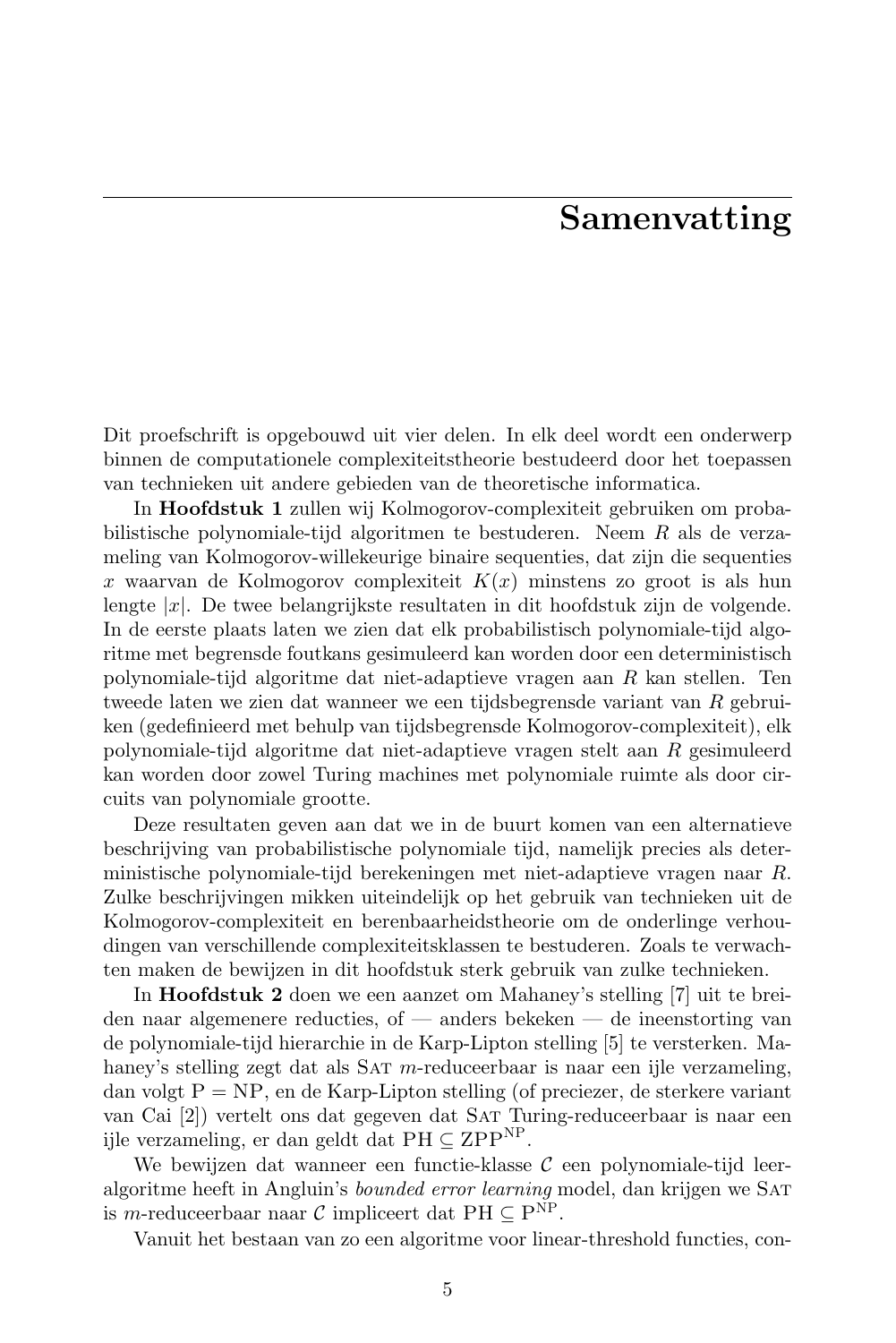cluderen we dat als SAT  $m$ -reduceerbaar is naar een linear-threshold functie, dan volgt PH  $\subseteq$  P<sup>NP</sup>. Het zal te zien dat dan zowel disjunctieve als majority truth-table (niet-adaptieve) reducties naar ijle verzamelingen een specifieke instantie van  $m$ -reducties naar linear-threshold functies zijn, en vandaar gelden onze resultaten ook voor deze typen reducties.

Ook bewijzen we het volgende sterkere resultaat, wat van zelfstandig belang is. Voor een klasse functies  $\mathcal C$  geldt het dat wanneer SAT m-reduceerbaar is naar C, dan kunnen we elk aantal Sat-vragen van lengte n beantwoorden door slechts  $n$  (grotere) vragen aan SAT te stellen.

De twee voornaamste resultaten te vinden in Hoofdstuk 3 zijn de volgende. Ten eerste bewijzen we een verfijnder NP-moeilijkheidsresultaat voor het knapsakprobleem en gerelateerde problemen. We construeren een reductie vanaf vervulbaarheid van fan-in-2 circuits van grootte S met k invoer-bits naar een instantie van het subset-sum probleem met bit-lengte  $O(S+k)$ . Als corollarium hiervan krijgen we een simpel bewijs dat er geen benaderings-algoritme voor het knapzakprobleem is dat een beter-dan-reciproke-polynome benaderingsratio geeft, tenzij de exponentiële-tijd hypothese van Impagliazzo en Paturi [3] niet waar is.

Ten tweede zullen we de zojuist ontwikkelde methode gebruiken, samen met Ketan Mulmuley's parametrische complexiteitstechniek, om een onvoorwaardelijke ondergrens te bewijzen in Mulmuley's parallelle semi-algebra¨ısche PRAM model [8]. We zullen laten zien dat, in het betreffende model, er geen algoritme bestaat wat het knapzakprobleem oplost in tijd  $o(x^{1/4})$ , gebruik makend van  $2^{o(n^{1/4})}$  processoren, zelfs wanneer de bit-lengte van de gewichten begrensd is tot n. De significantie van dit resultaat komt voort uit het feit dat vrijwel elk bekend parallel algoritme geïmplementeerd kan worden in dit model.

In Hoofdstuk 4 richten we ons op communicatie-complexiteit en informatiecomplexiteit [1]. We bewijzen verscheidene stellingen: (1) we geven een "Reverse Newman's Theorem" (omgekeerde Newman's stelling), deze stelt dat een private-coin  $q$ -ronde protocol welke I bits aan informatie openbaart, gesimuleerd kan worden door een public-coin q-ronde protocol welke  $I + O(q)$  bits aan informatie openbaart; (2) we laten zien dat public-coin protocollen welke I bits aan informatie tonen gesimuleerd kunnen worden door procollen die slechts  $\tilde{O}(I)$  bits communiceren (in mogelijk meer rondes); (3) we bewijzen een constante-ronde two-way variant van de Slepian–Wolf stelling, en gebruiken deze om te laten zien dat q-ronde public-coin protocollen die I bits informatie openbaren, gesimuleerd kunnen worden door protocollen die slechts gemiddeld  $O(I) + O(q)$  bits communiceren, en gemiddeld  $O(q)$  rondes gebruiken; en (4) gebruik makend van (1) en (3) laten we een direct-sum stelling zien voor protocollen met een begrensd aantal rondes, welke zegt dat, voor elke functie f die gemiddeld C bits communicatie nodig heeft om berekend te worden door gerandomiseerde protocollen in gemiddeld  $O(q)$  rondes, er  $\Omega(kC) - O(q)$  bits aan communicatie nodig zijn om  $k$  kopieën van deze functie te berekenen met een protocol wat q rondes gebruikt.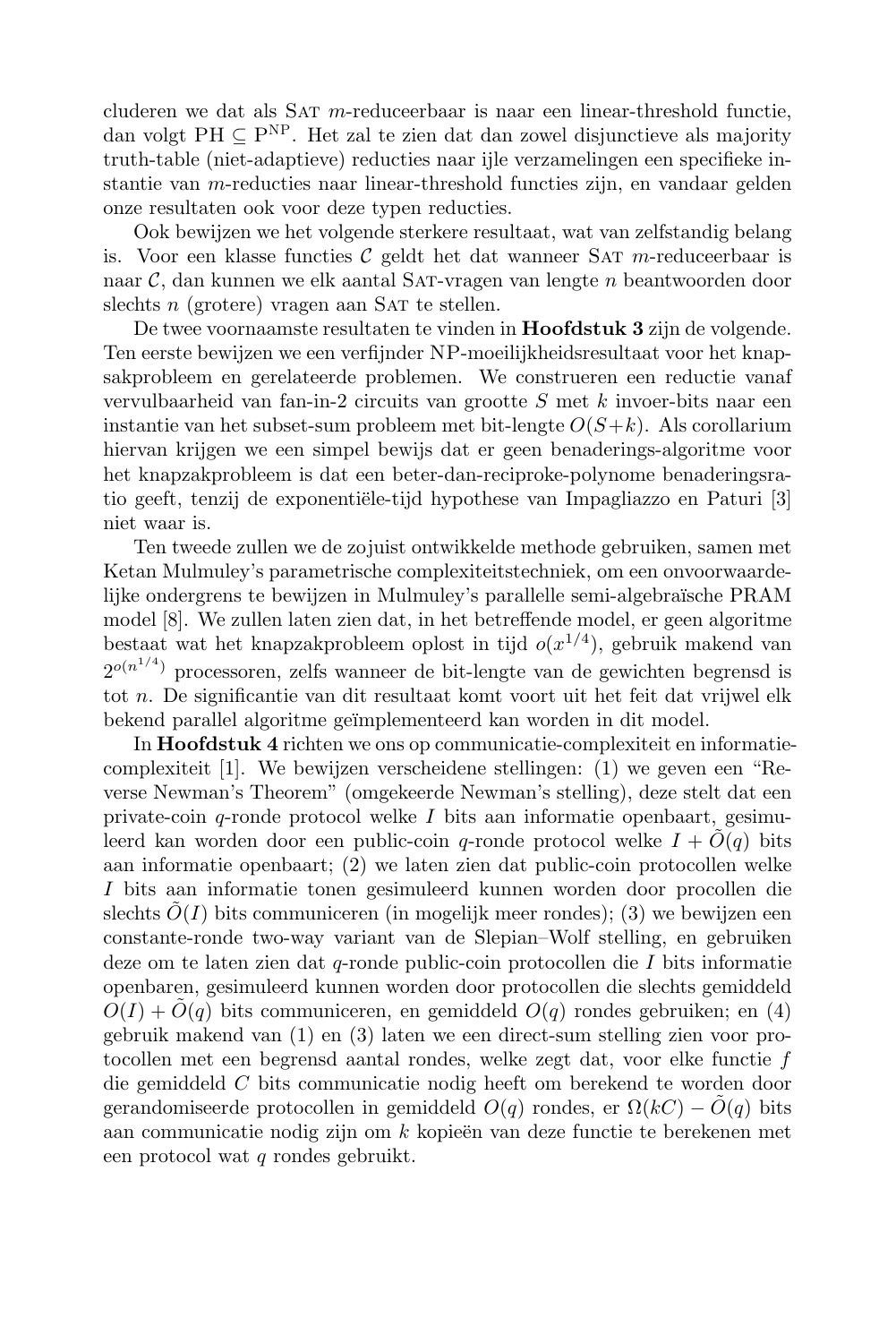## Introduction for a general audience

Computational complexity, also known as complexity theory, is the study of how much of a given resource is necessary to solve a given mathematical problem. An example that everyone is likely to know is the following: suppose we wish to multiply two integers  $x$  and  $y$ . We are given the digits of  $x$  and  $y$  in decimal notation — suppose both x and y have n digits — and we wish to obtain the digits of the number  $z = x \times y$ . The typical primary-school multiplication method works as follows: we place the number  $x$  on top of  $y$ , aligning the digits to the right, and then we proceed by multiplying the rightmost digit  $y_1$  of y with x, and writing it down, then multiplying the second rightmost digit  $y_2$  of y with x, and writing it below the previous number while shifting all its digits one position to the left, and so on, for all n digits of  $y$ ; this gives us n numbers  $z^{(1)}, \ldots, z^{(n)}$ , where each  $z^{(i)} = y_i \times x$  is the *i*-th digit of y multiplied by x, a number which could have up to  $n+1$  digits. To end the multiplication, we sum all of the  $z^{(i)}$ 's, and this gives us the digits of  $z = x \times y$ . When we apply this method using paper divided into squares, like in a child's arithmetic book, we get something that looks like this:

|                          |                        |             |                    | $x_n$            | $\cdots$       | $x_1$ |  |
|--------------------------|------------------------|-------------|--------------------|------------------|----------------|-------|--|
|                          |                        |             | X                  | $\mathcal{Y} _n$ | $\cdots$       | $y_1$ |  |
|                          |                        | $z_{n+1}$   | $z_n$ <sup>-</sup> | $\cdots$         | $z_1$          |       |  |
|                          | $z_{n+1}$ <sup>-</sup> | $z_n^{(2)}$ | $\cdots$           | $z_1^{(2)}$      |                |       |  |
|                          |                        |             |                    |                  |                |       |  |
| n,<br>$z_{n+1}^{\cdots}$ | $z_n^{(n)}$            | .           | $z_1^{(n)}$        |                  |                |       |  |
| $\mathcal{z}_{2n}$       | $z_{2n-1}$             | .           | .                  | .                | z <sub>1</sub> |       |  |

Now let us look at the following resource: how many squares are we using in order to multiply the two numbers? In our tally, let us ignore the squares that we absolutely must use, namely the squares that hold the digits of  $x$ , the digits of y, and those for the result  $x \times y$ .<sup>1</sup> How many additional squares do we need to use?

<sup>&</sup>lt;sup>1</sup>We do this because we are interested in comparing different methods for multiplication, with respect to the use of squares... but any method for multiplication is forced to use at least those squares required to write the input and the output. Hence counting these squares would be superfluous.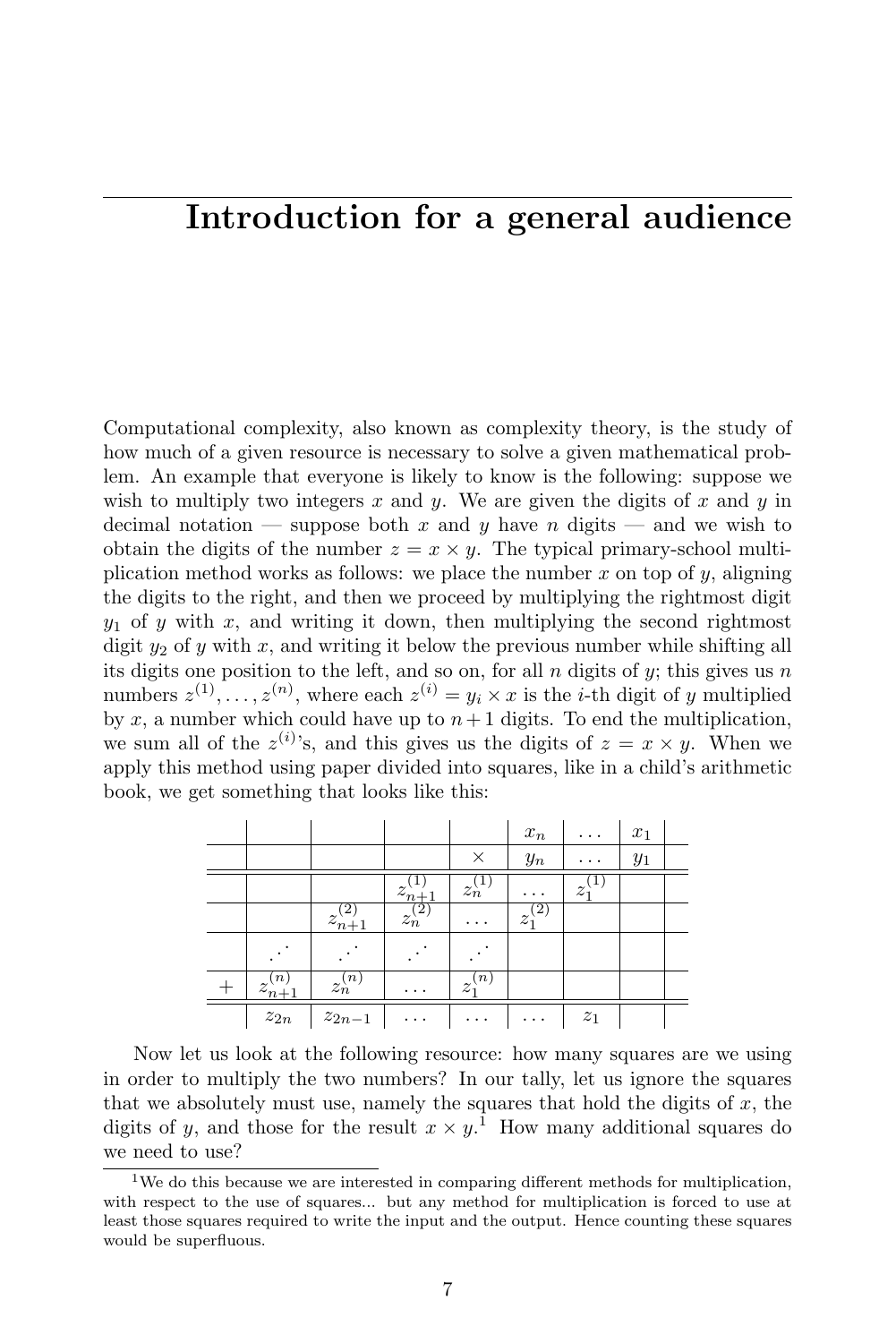For instance, the primary-school method which we have just seen uses  $n+1$ squares for each  $z^{(i)}$ , and there are *n* such  $z^{(i)}$ . So, in total, the number of squares used by this method is  $n \times (n+1) = n^2 + n$ .

For the problem of multiplying two numbers, and for this particular resource, a complexity theorist is primarily interested in answering the following question: What is the smallest number of squares that we need to use, in order multiply two *n*-digit numbers  $x$  and  $y$ ? The answer to this question depends on n, and is given by a function  $f(n)$ , which a complexity theorist would call the space-complexity of multiplication. We have just shown that  $f(n) \leq n^2 + n$ . But this is not the minimum! If we use a slightly more clever method, we can show that  $f(n) \leq 2n + 4$  (can the reader figure out how? the method requires the use of an erasor, in order to re-use the squares). The best method we know achieves  $f(n) \leq c \log n$  for some fixed constant c that does not depend on  $n<sub>1</sub>$ <sup>2</sup> and it can be shown that this is the best possible<sup>3</sup>.

Other problems can be studied. For instance, how much space do we need in order to find the shortest path between two cities on a map having  $n$  cities in total? How much space do we need to compute the number of different paths that can be taken between two cities? Other resources can be studied as well, such as time, or communication needed to solve a given problem. Interaction between resources is also interesting: If we are allowed to use more space than the strict minimum, can we do with less time? If we are given many computers to do calculations in parallel, can we solve the problem using less time? Given a method to recognize a solution to a problem using little time, can we devise a procedure that  $finds$  such a solution in a comparable amount of time?<sup>4</sup> ... and so on.

This thesis is a collection of answers to a few questions in computational complexity. We use a varied palette of mathematical techniques in order to answer these questions. The general theme is that of solving a problem in computational complexity by applying tools from a different field in theoretical computer science, or at least from a different context within computational complexity.

Chapter 1. In this chapter, we use techniques from Kolmogorov Complexity and Computability in order to study the time complexity of randomized algorithms.

Randomized algorithms are algorithms that are allowed to toss a fair coin during their execution, and have their behavior depend on the outcome of these coin tosses. Such an algorithm is said to solve some problem if it

<sup>&</sup>lt;sup>2</sup>See wikipedia [9] for the algorithm. The quantity  $\log n$  is approximately the number of digits needed to write the number  $n$  in decimal notation. The number  $n$  itself is the number of digits needed to write  $x$  and  $y$ .

<sup>3</sup>This is proven by means of a pumping lemma, as in [6, Lemma 3].

<sup>&</sup>lt;sup>4</sup>For instance, it is easy to quickly recognize if a filled sudoku puzzle on  $n^2$ -by- $n^2$  boards of n-by-n blocks is correct, just by going through each line, each row and each block making sure that there are no repeated numbers (this takes time roughly  $n<sup>4</sup>$ ). But is it possible to actually solve such a sudoku puzzle — find a solution to a partially filled sudoku — in time  $n<sup>c</sup>$  for some constant c? Answering this question amounts to solving the famous P versus NP problem.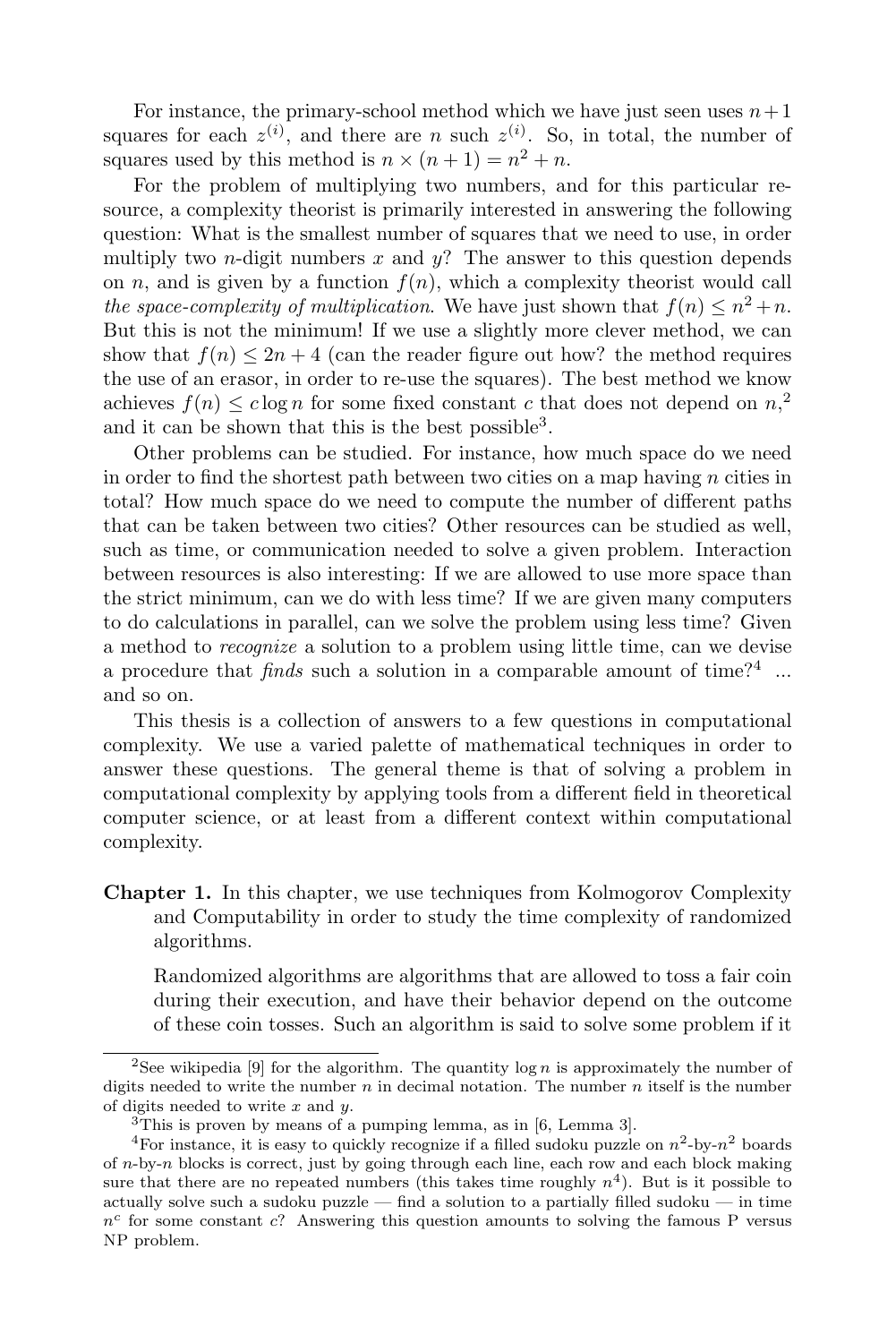gives the correct answer with high (99%) probability. A normal (deterministic, non-randomized) algorithm can be thought of as a randomized algorithm that always gives the correct answer (with 100% probability), so, in principle, it could be the case that randomized algorithms can solve problems faster than deterministic algorithms, and whether this is the case or not is a longstanding open question in computational complexity.

Kolmogorov Complexity measures how complex a string of symbols is by how large a program to output said string needs to be. A string of symbols x is called  $Kolmogorov-random$  if there is no program that outputs x and has a length smaller than the length of  $x$ . Computability is the study of what can and cannot be solved by computers, regardless of the amount of resources used, and an example of an uncomputable problem is that of knowing whether a given string is Kolmogorov-random. We give some evidence showing that a problem can be solved by a randomized algorithm in polynomial-time if and only if it can be solved by a deterministic polynomial-time algorithm that has an unusual extra ability: the ability to know which strings have high Kolmogorov complexity, among a list of strings which it produces after seeing the input (for a precise and technical description of what this means see the technical overview, and the introductory section of this chapter).

Chapter 2. In this chapter we use computational learning theory to prove some results on circuit-size complexity.

Circuit-size complexity measures how big a circuit must be in order to solve a given problem.<sup>5</sup> It is easy to show that most functions are hard to compute by small circuits, and it is widely believed that certain natural problems are hard to solve by small circuits. However, thus far there is no known natural example of such a hard problem, and coming up with such an example — and proving that it cannot be computed by small circuits — is regarded as the holy grail of the field. Complexity theorists have tried to circumvent this difficult problem by showing conditional results, of the form "if problem X can be solved by small circuits, then such and such unlikely consequence must follow"; such results can be thought of as evidence (but not proof) that problem X cannot be solved by small circuits. The result presented in this chapter is a conditional result of this form.

The proof makes use of computational learning theory. This field studies when and how computer programs can be taught to classify data. Typically, the learning algorithm is fed a number examples  $(x, y)$  with  $y = f(x)$ , where f belongs to a restricted class F of functions, and has to learn which function  $f$  was used in generating them. If this can be done efficiently (for instance, if the number of counter-examples needed is small, and/or if the learning algorithm is a polynomial-time algorithm),

 ${}^{5}$ By circuit we mean a boolean circuit, which is a mathematical model of the digital logic circuits used in modern computer hardware. For a precise description see http://en. wikipedia.org/wiki/Boolean\_circuit. We are interested in the size of circuits because if the circuit is too big, then building it will be impossible, or too expensive.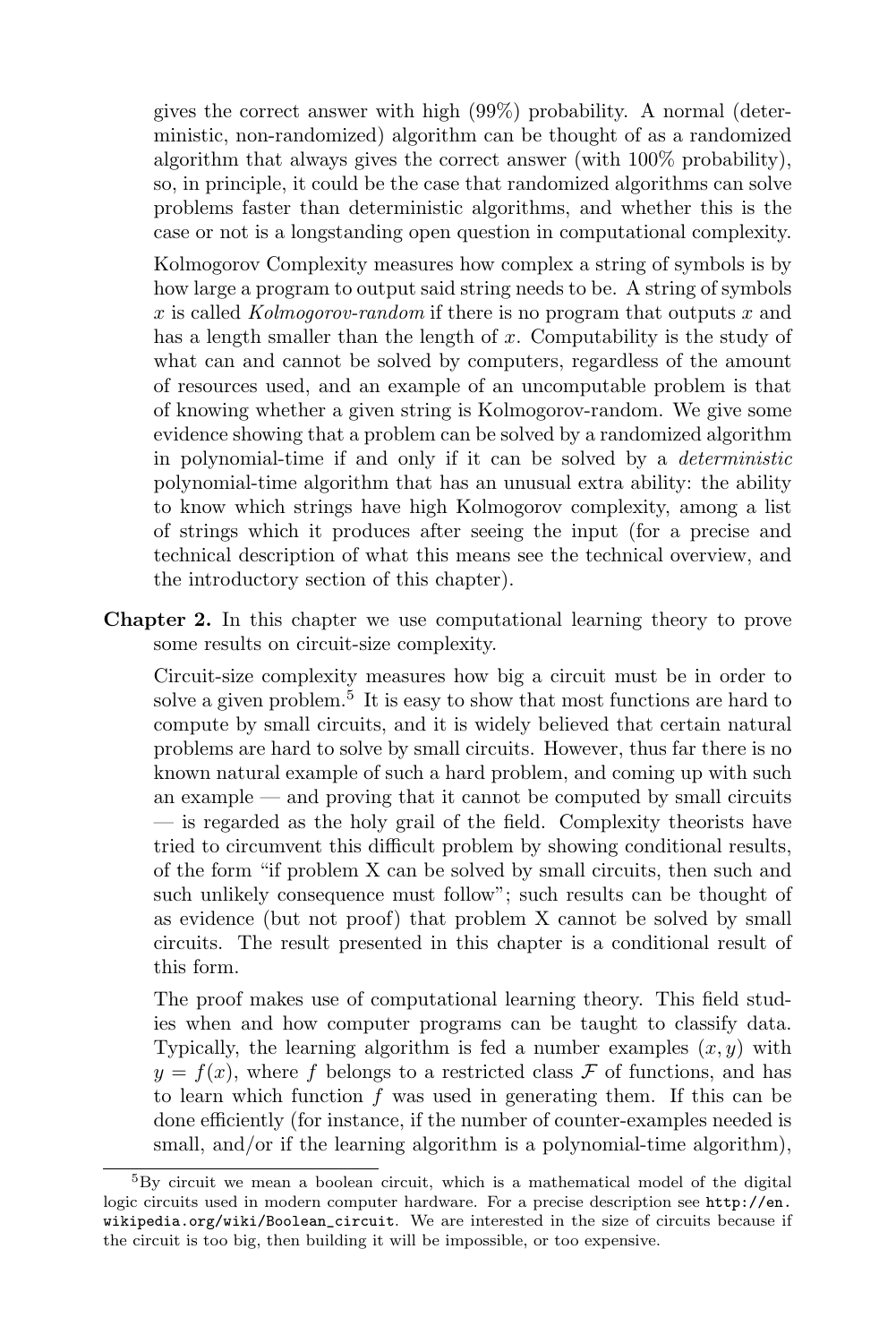then we say that  $\mathcal F$  is "learnable". In this chapter we show that if  $\mathcal F$  is "learnable," then certain natural problems are unlikely to be solvable by certain kinds of circuits that make use of functions from  $\mathcal F$  (again, see the technical overview for precision).

Chapter 3. Here we use a mix of techniques to show that a problem — called the knapsack problem — cannot be solved by certain kinds of circuits, i.e., that it has high complexity for a certain model of computation.

The model of computation in question is Ketan Mulmuley's parallel PRAM without bit operations. In this model there are several processors executing instructions on a shared memory, which is somewhat similar to a modern GPU (a Graphics Processing Unit, used in modern graphics boards). In some ways, the model is much more powerful than a modern GPU, because it is a multiple-instruction multiple-data (MIMD) model where access to shared memory is instantaneous and conflict-free, and in other ways it is less powerful, because the model is not allowed to operate on the individual bits of the memory, and instead is only allowed to treat numbers stored in memory as self-contained units to which the processors apply given operations (such as addition and multiplication).

The knapsack problem is the problem of, when given a set of  $n$  (unbreakable) bars of gold of various sizes, having weights  $w_1, \ldots, w_n$ , determine the maximum amount of gold that we can carry in a bag which can hold at most W units of weight.

We show that this problem cannot be solved with less than  $n^{1/4}$  time and  $2^{n^{1/4}}$  processors, even when the given numbers have no more than *n* bits. Because there is no known parallel algorithm that makes crucial use of bit-access, we believe that our impossibility result also holds for general parallel algorithms.

Chapter 4. In this chapter we use a mix of Information Theory and combinatorial properties of random graphs in order to transform private-coin protocols into public coin protocols that reveal the same amount of information, and prove new direct-sum results in communication complexity.

Communication complexity concerns itself with the following scenario: two parties — customarily called Alice and Bob — are each given two strings of length n as input — respectively x and  $y$  — and wish to compute a joint function of this input, i.e., they wish to know  $f(x, y)$ , for some given  $f$ . The function  $f$  may depend on both inputs, and so Alice and Bob are required to communicate with each other, which they do according to a predefined set of rules called a protocol. We then define the *communication complexity* of  $f$  (for length  $n$ ) as the minimum number of bits of communication required for any protocol that allows the two parties to compute f (on every input of length n). This scenario is ubiquitous, we can think of Alice and Bob as two computers communicating over a network, or as two pieces of hardware communicating over a memory bus, etc.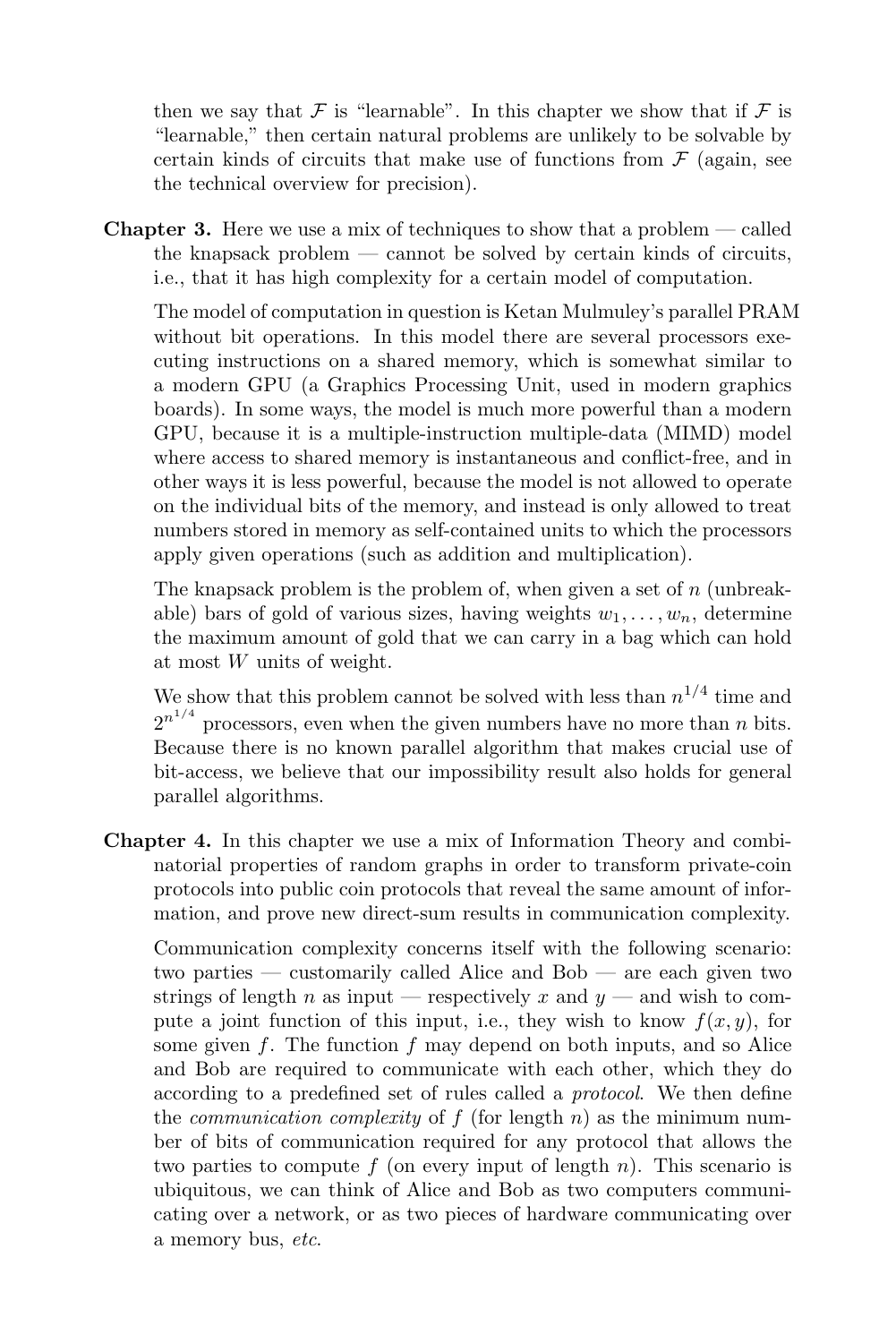A natural question in this setting is the following direct-sum question: suppose that the communication complexity of  $f$  is  $C$ , i.e., that I need to communicate  $C$  bits in order to jointly compute  $f$  on all inputs of length n, then what is the communication complexity of computing  $k$  copies of f simultaneously? Is it necessarily at least  $kC$ , or can we do something smarter?

In a related subject, called "information complexity," we have the same scenario, Alice and Bob wanting to compute a function of their joint input, but now instead of measuring the amount of bits that they need to exchange, we measure the amount of information that those bits reveal about their input. It could happen, for instance, that Alice's part in the protocol requires her to send to Bob the outcome of many random coin tosses, and in this case Bob will receive many bits, but they are completely uncorrelated with Alice's input and hence reveal no information about it; this is an example of (part of) a protocol that has high communication but reveals no information. The information complexity of a function f is the minimum number of bits of information that the parties must necessarily reveal to each other about their inputs, when executing any protocol that computes f.

At the meeting of these two subjects, we arrive at the following protocol compression question: can we take a protocol that reveals little information about the player's inputs and convert it ("compress it") into a protocol that uses little communication?

When Alice and Bob are allowed to make private coin tosses, it sometimes happens that they are able to use the outcome of these tosses to somehow "obfuscate" their inputs and compute f without revealing a lot of information. However, if they are forced to share the outcome of their coin tosses, it is not clear how to avoid revealing more information. In the literature on the subject, the following question had been asked [4]: whether or not private coin tosses confer any advantage over public coin tosses in this setting.

We will show essentially that these last two questions are intimately related: modulo certain insignificant factors, protocol compression is possible if and only if any private-coin protocol can be simulated by a publiccoin protocol that reveals no additional information. We then show that such a public-coin simulation is possible, in the case of bounded-round protocols, and as a consequence we prove a direct-sum property for the communication complexity of bounded-round protocols.